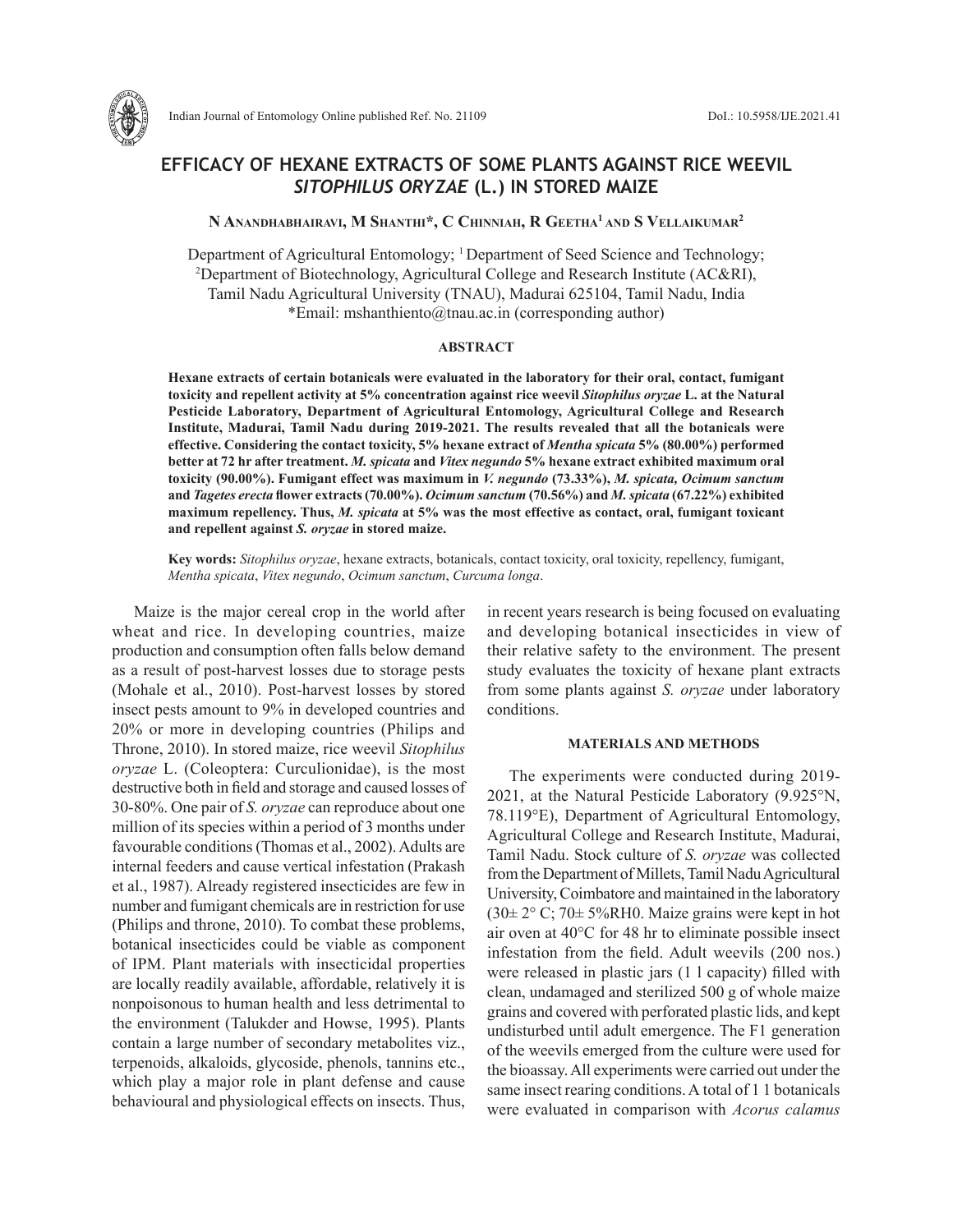1% as treated check, acetone as positive control and untreated check as negative control.

The botanicals viz., *Citrus aurantium, Curcuma longa, Eucalyptus globulus Lantana camara, Mentha spicata, Murraya koenigii, Ocimum sanctum, Ricinis communis, Tagetes erecta* and *Vitex negundo* were obtained from the healthy, mature and succulent leaves/ rhizomes/ flowers. The plant parts were washed with distilled water and air dried for a week under shade at room temperature of 29-31°C and macerated into fine powder using an electric grinder and sieved through sieve, with 0.1 mm pore size, to obtain uniform particle size. The leaf powders were stored separately in plastic containers and placed in a dark place until used for extraction. Dried leaf/ rhizome/ flower powders (100 g) were separately soaked in 1000 ml hexane (non-polar solvent) and stirred in a magnetic stirrer at 2000 rpm for 2 hr and left to stand for 24 hr. Later, the contents were carefully filtered through Whatman No.1 filter paper. The extract was concentrated in rotary vacuum evaporator at 40°C under reduced pressure to get the crude hexane extract. The residue obtained was weighed and % recovery yield was estimated. The residue was stored in amber coloured glass vials (wrapped with aluminium foil) and maintained in a refrigerator  $(4^{\circ}C)$ until bioassay.

The contact toxicity of hexane extract at 5% was evaluated by treating circular discs of Whatman No. 1 filter paper (9 cm dia) and exposed to 10 weevils in petri dish, covered with vaseline coated lid. Each treatment was replicated thrice, and observations on dead insects made after 24, 48 and 72 hr of treatment and expressed as % mortality (Ashamo and Akinnawonu, 2012). The oral toxicity was evaluated by thorough coating of the maize seeds (10 g) with 5% hexane extract and five pairs of adults were released. The treated seeds were placed in plastic jars and secured with cotton cloth and rubber bands. The number of dead weevils was recorded after 3, 5, 7, 9 and 15 days of treatment (Rani Selva et al., 2019) and expressed as % mortality; any mortality in control was corrected using Abbott formula (1925). The fumigant effect of hexane extracts (5%) was evaluated by impregnating the filter paper discs (1.5 cm dia.) and it was attached to inner surface of screw cap of glass vials (25 ml) after evaporating the solvent. Ten weevils were released into the vials with 20 maize seeds separately. The neck of the vials was blocked with nylon cloth to avoid direct contact of insects with paper disc (Jayakumar et al., 2017). Mortality was observed after 24, 48 and 72 hr exposure. Each treatment and control

were replicated thrice. The repellent activity of botanical extracts was investigated by the method described by Talukdar and Howse (1994). The repellency treatment was replicated thrice and *S. oryzae* present on the treated and untreated halves was recorded at hourly interval from one to 24 hr. Data was expressed as % repulsion (PR) following the formula (Valsala and Gokuldas, 2015).

% repellency (%) = 
$$
\frac{NC-NT}{NC+NT} \times 100
$$

Where,  $NC = \frac{6}{9}$  of weevils present in the control half, and  $NT = \%$  of weevils present in the treated half. Based on % repellency, the concentrations were grouped into different classes. The repellency class 0 included 0.01-<0.1% repellency, 0.1-20 is grouped under class I, 20.1-40 is grouped under class II, 40.1-60 is grouped under class III, 60.1-80 is grouped under class IV and 80.1-100 is grouped under class V. All the experiments were done in completely randomized design (CRD). The % mortality and repellency determined was transformed to arcsine values and statistically analyzed for ANOVA using SPSS for windows (version 16) software. Grouping of data were done by using Duncan's Multiple Range Test (DMRT) (Gomez and Gomez, 1984).

### **RESULTS AND DISCUSSION**

The results revealed that the all the botanicals exhibited toxicity against *S. oryzae*, while the treated check *Acorus calamus* 1% was efficient than the other treatments. The phytochemical recovery using hexane (non-polar solvent) from the selected botanicals ranged from 1.01 to 5.35%; leaves of *E. globulus* yielded the maximum of 5.35% followed by 3.43% in *C. longa* rhizome and 3.20% in *C. aurantium*  leaves; *M. spicata* extract showed maximum contact toxicity (80.00%) after 72 hr of treatment, and it was followed by *V. negundo*, *O. sanctum* and *E. globulus* (70.00%) (Table 1)*.* Earlier Kumar et al. (2009) reported that *M. arvensis* essential oil caused 100% contact toxicity at 200μl l-1 against *Callosobruchus chinensis*. Earlier reports on *V. negundo* showed that 6% acetone extract was toxic against *S. granarius* (72.22%) (Rahman et al., 2003), leaf aqueous extracts 10% against *C. chinensis* in black gram (Jayaraj et al., 2019) and admixture of *V. negundo* leaf powder 2% against *C. maculatus* (36.10%) (Manju et al., 2019). Hexane extracts of *Ocimum suave* caused mortality of *S. zeamais* (Opiyo, 2020) *E. globulus* oil caused mortality of *S. oryzae* at 2 μl/ 500 cm<sup>3</sup> (Patil et al., 2019).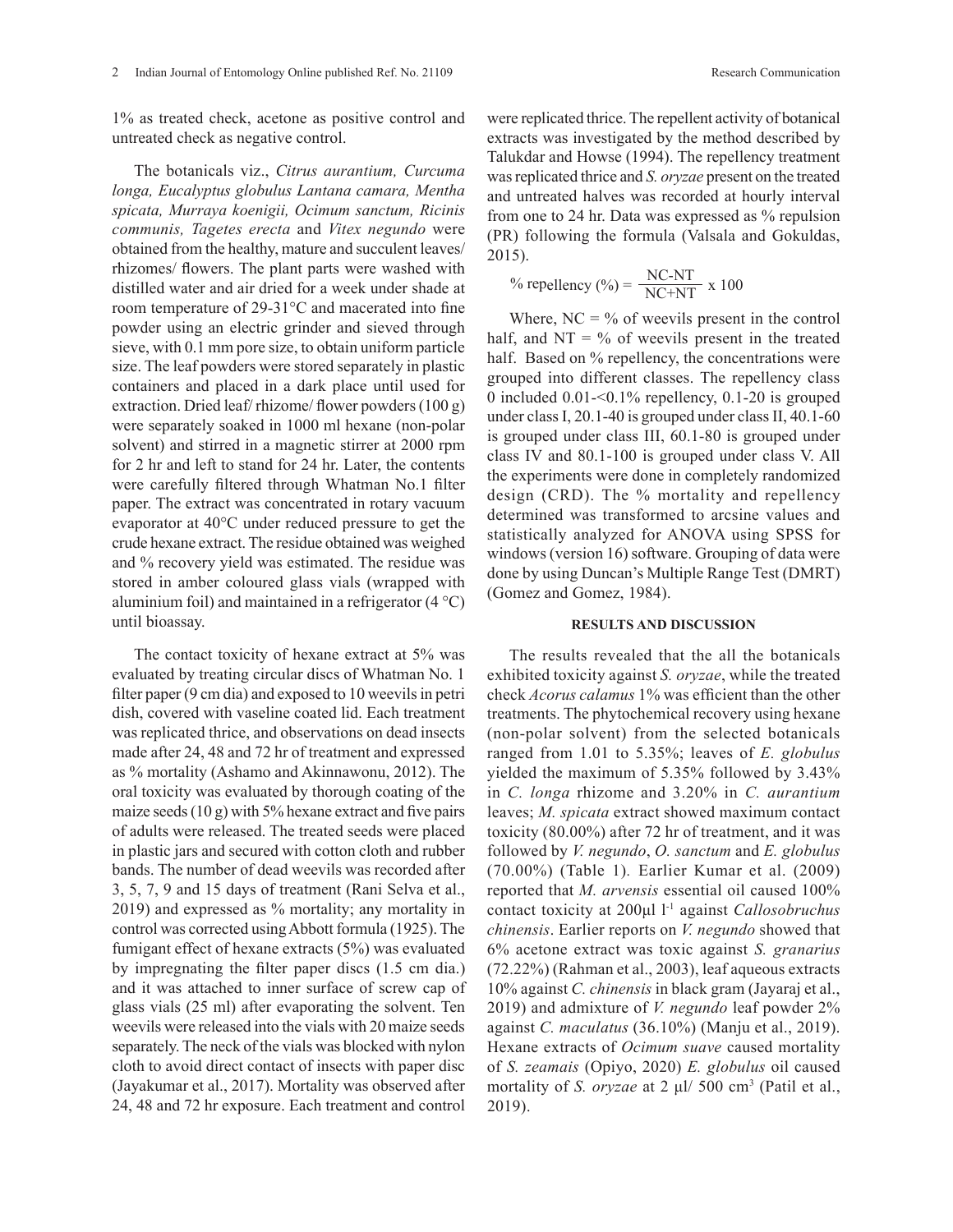Efficacy of hexane extracts of some plants against rice weevil *Sitophilus oryzae* (L.) in stored maize 3 N Anandhabhairavi et al.

| Treatments        |               | Mean mortality $(\%)$       |                         | Insect repellency $(\% )$ |                         |                          |                                |                               |                                 |                                                  |         |
|-------------------|---------------|-----------------------------|-------------------------|---------------------------|-------------------------|--------------------------|--------------------------------|-------------------------------|---------------------------------|--------------------------------------------------|---------|
|                   | Contact       | Oral                        | Fumi-                   | 1 <sub>hr</sub>           | 2 <sub>hr</sub>         | 3 <sub>hr</sub>          | 4 hr                           | 6 hr                          | 24 hr                           | Mean                                             | Class   |
|                   | toxicity      | toxicity                    | gation                  |                           |                         |                          |                                |                               |                                 | Repell-                                          | repell- |
|                   | @ 72          | $(a)$ 15                    | toxicity                |                           |                         |                          |                                |                               |                                 | ency                                             | ency    |
|                   | hrs           | <b>DAT</b>                  | $(a)$ 72 hrs            |                           |                         |                          |                                |                               |                                 |                                                  |         |
| C.aurantium       | 63.33         | 73.33                       | 66.67                   | 56.67                     | 50.00                   | 56.67                    | 63.33                          | 63.33                         | 63.33                           | 58.89                                            | Ш       |
| $5\%$             | $(52.77)^c$   | $(59.00)^d$                 | $(54.78)^{ab}$          | $(48.84)$ <sup>bc</sup>   | $(45.00)$ <sup>cd</sup> | $(48.84)$ <sup>cde</sup> |                                | $(52.77)^{bc}$ $(52.77)^{bc}$ | $(52.77)^{def}$                 | $(50.17)$ <sup>fg</sup>                          |         |
| C. longa 5%       | 63.33         | 76.67                       | 60.00                   | 50.00                     | 56.67                   | 56.67                    | 63.33                          | 66.67                         | 66.67                           | 60.00                                            | Ш       |
|                   | $(52.77)^c$   | $(61.21)^{cd}$              | $(50.77)^{b}$           | $(45.00)$ <sup>cd</sup>   | $(48.84)$ bcd           | $(48.84)$ <sup>cde</sup> | $(52.77)^{bc}$                 | $(54.78)^{bc}$                | $(54.78)^{cde}$ $(50.83)^{efg}$ |                                                  |         |
| E. globulus       | 70.00         | 70.00                       | 66.67                   | 60.00                     | 63.33                   | 66.67                    | 63.33                          | 66.67                         | 73.33                           | 65.56                                            | IV      |
| 5%                | $(56.99)^c$   | $(56.99)^{d}$               | $(55.06)^{ab}$          | $(50.76)$ <sup>bc</sup>   | $(52.77)$ <sup>bc</sup> | $(54.78)^{bc}$           | $(52.86)$ <sup>bc</sup>        | $(54.78)^{bc}$                | $(59.00)$ bc                    | $(54.16)^{cd}$                                   |         |
| L. camara         | 66.67         | 76.67                       | 63.33                   | 53.33                     | 56.67                   | 46.67                    | 60.00                          | 56.67                         | 63.33                           | 56.11                                            | Ш       |
| 5%                |               | $(54.78)^c$ $(61.21)^{cd}$  | $(52.77)$ <sup>ab</sup> | $(46.92)^{bcd}$           | $(48.92)$ bcd           | $(43.07)^e$              | $(50.85)$ bcd                  | $(48.84)$ <sup>c</sup>        | $(52.77)$ <sup>def</sup>        | $(48.56)^{8}$                                    |         |
| M. spicata        | 80.00         | 90.00                       | 70.00                   | 63.33                     | 63.33                   | 66.67                    | 70.00                          | 70.00                         | 70.00                           | 67.22                                            | IV      |
| 5%                | $(63.43)^{b}$ | $(71.56)^{b}$               | $(56.79)$ <sup>ab</sup> | $(52.77)^{b}$             | $(52.77)$ <sup>bc</sup> | $(54.78)^{bc}$           | $(56.79)^{b}$                  | $(56.99)^{bc}$                | $(56.79)^{bcd}$                 | $(55.15)^{bc}$                                   |         |
| M. koenigii       | 63.33         | 80.00                       | 66.67                   | 36.67                     | 50.00                   | 46.67                    | 46.67                          | 60.00                         | 60.00                           | 50.00                                            | Ш       |
| 5%                |               | $(52.77)^e$ $(63.92)^{bcd}$ | $(54.77)$ <sup>ab</sup> | $(37.22)^e$               | $(44.99)$ <sup>cd</sup> | $(42.99)$ <sup>e</sup>   | $(43.07)^{d}$                  | $(50.85)^c$                   | $(50.76)$ <sup>ef</sup>         | $(44.98)$ <sup>h</sup>                           |         |
| O. sanctum        | 70.00         | 86.67                       | 70.00                   | 63.33                     | 70.00                   | 70.00                    | 73.33                          | 76.67                         | 70.00                           | 70.56                                            | IV      |
| 5%                |               | $(56.99)^c$ $(68.85)^{bc}$  | $(56.99)$ <sup>ab</sup> | $(52.77)^{b}$             | $(56.99)$ <sup>ab</sup> | $(56.79)^{b}$            | $(59.00)^{b}$                  | $(61.21)^{b}$                 | $(56.78)^{bcd}$                 | $(57.25)^{b}$                                    |         |
| R. communis       | 66.67         | 73.33                       | 66.67                   | 53.33                     | 56.67                   | 63.33                    | 70.00                          | 66.67                         | 76.67                           | 64.44                                            | IV      |
| $5\%$             | $(54.78)^c$   | $(59.00)^d$                 | $(54.77)^{ab}$          | $(46.92)^{bcd}$           | $(48.84)$ bcd           | $(52.77)$ <sup>bc</sup>  | $(56.79)^{b}$                  | $(54.78)^{bc}$                |                                 | $(61.21)$ <sup>ab</sup> $(53.55)$ <sup>cde</sup> |         |
| T. erecta 5%      | 66.67         | 86.67                       | 63.33                   | 53.33                     | 53.33                   | 60.00                    | 60.00                          | 70.00                         | 73.33                           | 61.67                                            | IV      |
|                   | $(55.07)^c$   | $(68.85)$ <sup>bc</sup>     | $(52.85)$ <sup>ab</sup> | $(46.92)^{bcd}$           | $(46.92)^{cd}$          | $(50.85)$ bcd            | $(50.76)^{bcd}$                | $(56.79)^{bc}$                |                                 | $(59.00)^{bc}$ $(51.87)^{def}$                   |         |
| T. erecta 5%      | 60.00         | 73.33                       | 70.00                   | 43.33                     | 43.33                   | 50.00                    | 50.00                          | 56.67                         | 56.67                           | 50.00                                            | Ш       |
|                   | $(50.76)^c$   | $(59.20)^d$                 | $(56.99)$ <sup>ab</sup> | $(41.15)$ <sup>de</sup>   | $(41.15)^d$             | $(45.00)$ <sup>de</sup>  | $(44.99)$ <sup>cd</sup>        | $(48.84)$ <sup>c</sup>        | $(48.84)$ <sup>f</sup>          | $(45.00)$ <sup>h</sup>                           |         |
| <i>V.</i> negundo | 70.00         | 90.00                       | 73.33                   | 53.33                     | 56.67                   | 56.67                    | 60.00                          | 70.00                         | 73.33                           | 61.67                                            | IV      |
| $5\%$             | $(56.79)^c$   | $(71.56)^{b}$               | $(58.99)^{a}$           | $(46.92)^{bcd}$           | $(48.84)$ bcd           | $(48.84)^{cde}$          | $(50.85)^{bcd}$ $(56.79)^{bc}$ |                               |                                 | $(59.00)^{bc}$ $(51.87)^{def}$                   |         |
| A. calamus        | 100.00        | 100.00                      | 93.33                   | 83.33                     | 80.00                   | 90.00                    | 86.67                          | 93.33                         | 100.00                          | 88.89                                            | V       |
| $1\%$             | $(89.50)^{a}$ | $(89.50)^{a}$               | $(77.54)^{a}$           | $(66.14)$ <sup>a</sup>    | $(63.43)^{a}$           | $(71.56)$ <sup>a</sup>   | $(68.85)^{a}$                  | $(77.54)^{a}$                 | $(89.50)^{a}$                   | $(72.83)^{a}$                                    |         |
| (Standard         |               |                             |                         |                           |                         |                          |                                |                               |                                 |                                                  |         |
| check)            |               |                             |                         |                           |                         |                          |                                |                               |                                 |                                                  |         |
| Acetone           | 0.00          | 0.00                        | 0.00                    |                           |                         |                          |                                |                               |                                 |                                                  |         |
| (Control)         | $(0.66)^d$    | $(0.66)^{e}$                | $(0.00)^{c}$            |                           |                         |                          |                                |                               |                                 |                                                  |         |
| Untreated         | $0.00\,$      | 0.00                        | 0.00                    |                           |                         |                          |                                |                               |                                 |                                                  |         |
| check             | $(0.66)^d$    | $(0.66)$ <sup>e</sup>       | $(0.00)^c$              |                           |                         |                          |                                |                               |                                 |                                                  |         |
| Mean              | 60.00         | 69.76                       | 59.29                   | 55.83                     | 58.33                   | 60.83                    | 63.89                          | 68.06                         | 70.56                           | 62.92                                            |         |
| <b>SED</b>        | 2.95          | 3.58                        | 4.10                    | 2.49                      | 3.68                    | 3.32                     | 3.88                           | 3.84                          | 2.47                            | 1.33                                             |         |

Table 1. Toxicity of hexane extracts of certain botanicals against *S. oryzae* adults

Figures in parentheses arcsine transformed values; In a column, mean followed by same letter not significantly different from each other; DMRT ( $p \le 0.05$ ); SED: Standard Error of the difference.

Extracts of *M. spicata* and *V. negundo* 5% showed maximum oral toxicity (90.00%) followed by *O. sanctum* and *T. erecta* leaf extract (86.67%) after 72 hr of treatment. Demetre et al. (2021) reported that 5% essential oil of *M. arvensis*, *O. sanctum* and *O. basilicum*  showed 100, 99.00 and 97.0% mortality of *S. granarius*, respectively after 24 hr of treatment (Table 1). Oil from *V. negundo* leaves showed high overall toxicity to the adults of *S. zeamais* (Liu et al., 2009). Soujanya et al. (2016) showed that the *V.negundo* acetone leaf extract caused 73.30% mortality of *S. oryzae; O.sanctum* 2% recorded 36.50% mortality of *S.oryzae* (Deb et al., 2015); and methanol: hexane blend extract of *O. basilicum* was most effective against *S. zeamais* (Ouko et al., 2017). Bandana Bhau et al. (2010) reported that the admixture of *T. erecta* leaf powder caused 78.00%

mortality of *S. oryzae* adults in rice. Maximum fumigant toxicity was exhibited by *V. negundo* 5% (73.33%) and it was statistically on par with the treated check *A.calamus*  followed by *M. spicata, O. sanctum* and *T. erecta* flower extract (70.00%), after 72 hr of treatment (Table 1). Kathirvelu and Senthoor Raja (2015) reported that the *V. negundo* extracts caused 70.00% fumigant toxicity. Kathirvelu et al*.* (2012) found that the biotablets made of *V. negundo* performed better in causing mortality. The present results agree with those of Kathirvelu and Senthoor Raja (2015) who reported that the *M. piperita* acetone extracts caused 63.00% mean mortality and 70.00% mortality of weevils after 5th day of fumigation; *O. canum* and *O. basilicum* caused 80.00% mortality. Ouko et al. (2017) stated that the hexane extracts of *O. basilicum* had potent toxic activity against *S. zeamais*.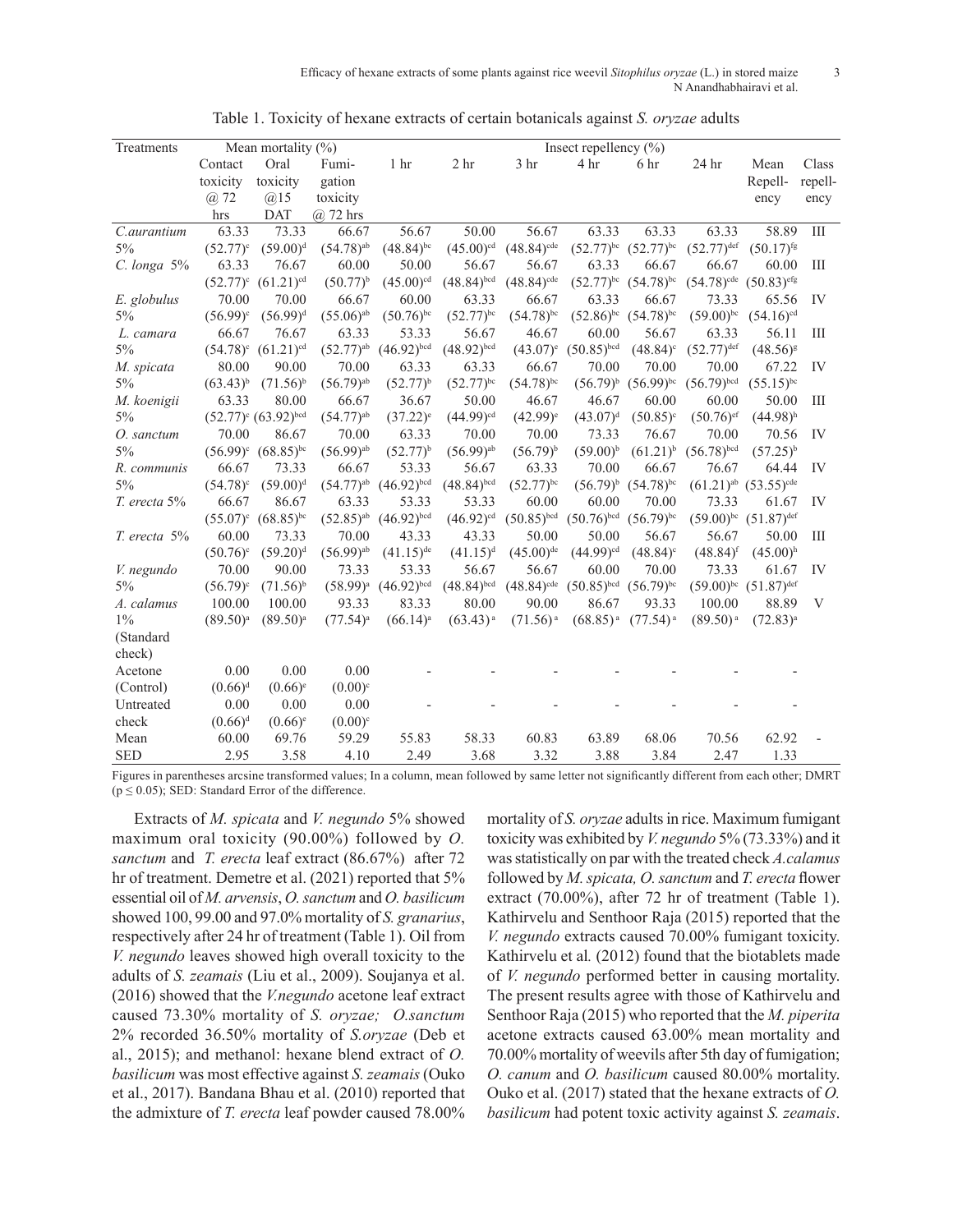The results on the repellency of hexane extracts against *S. oryzae* showed that maximum repellency was found in *O. sanctum* 5%- 70.56% followed by *M. spicata* 5%- 67.22%*.* Srinivasan et al*.* (2003) reported that the *O. sanctum* extracts displayed 90.00% repellency against *S. oryzae* in stored maize. Kumar et al. (2009) observed that the repellent activity of *M. arvensis* was to an extent of  $85\%$  at  $200\mu$ l l<sup>-1</sup> against *C. chinensis* after 30 min of exposure (Table 1). These confirm the contact, oral and fumigant toxicity and repellent effect of *M. spicata, V. negundo*, *O. sanctum* and *E. globulus.* The contact toxicity due to *Mentha* spp. treatment is attributed to the presence of carvone, which was identified in our GC-MS-MS analysis (data not included). The contact toxicity due to *Mentha* spp. treatment is attributed to the presence of carvone identified in our GC-MS-MS analysis (data not included). Carvone were reported to present in *M. spicata* and possessed contact toxicity effect on *Tribolium castaneum* (Mansoori et al., 2020)*,* and contact and fumigant toxicity on *S. zeamais* (Herreraa et al., 2014). Many studies have shown maximum toxicity of ketones against *Sitophilus* in contact and fumigant tests (Lee et al., 2003; Tripathi et al., 2003; Liu et al., 2011; Germinara et al., 2012). Present GC-MS-MS analysis revealed that *V. negundo* and *O. sanctum*  possessed the bioactive principle β-caryophyllene, as shown by Liu et al. (2010). β-caryophyllene is responsible for the contact toxicity to *S. oryzae,* and the adult was most sensitive to it with the LD50 of 0.159 µl/ cm2 (Chaubey, 2012). Caryophyllene and germacrene D exhibited ovipositional suppression on *Callosobruchus maculatus* (Adebayo and Gbolade, 1994).

#### **REFERENCES**

- Abbott W S. 1925. A method of computing the effectiveness of an insecticide. Journal of Economic Entomology 18(2): 266-267.
- Adebayo T A, Gbolade A A. 1994. Protection of stored cowpea from *Callosobruchus maculatus* using plant products. International Journal of Tropical Insect Science 15: 185-216.
- Ashamo M O, Akinnawonu O. 2012. Insecticidal efficacy of some plant powders and extracts against the Angoumois grain moth, *Sitotroga cerealella* (Olivier) (Lepidoptera: Gelechiidae). Archives of Phytopathology and Plant Protection 45(9): 1051-1058.
- Bhau B, Mahajan Gaurav, Yadav M K, Singh S P. 2010. Effect of botanicals on *Sitophilus oryzae* (L.). Environment and Ecology 28(3): 1620-1622.
- Chaubey M K. 2012. Responses of *Tribolium castaneum* (Coleoptera: Tenebrionidae) and *Sitophilus oryzae* (Coleoptera: Curculionidae) against essential oils and pure compounds. Herba Polonica 58(3).
- Deb S, Borad P K, Gadhiya V C. 2015. Evaluation of some botanical materials and synthetic insecticides against *Sitophilus oryzae* L. on stored maize. Pesticide Research Journal 27 (2): 237-241.
- Demetre S, Lebbe O, Hecq F, Nicolis S C, Kenne Kemene T, Martin H, Fauconnier M L, Hance T. 2021. Insecticidal activity of 25 essential oils on the stored product pest, *Sitophilus granarius* Foods 10: 200.
- Germinara G, A De Cristofaro, G Rotundo. 2012. Bioactivity of shortchain aliphatic ketones against adults of the granary weevil, *Sitophilus granarius* (L.)
- Gomez K A, Gomez A A.1984. Statistical procedures for agricultural research. John Wiley and Sons. 680 pp.
- Herrera J M, Zunino M P, Massuh Y, Pizzollito R P, Dambolena J S, Gañan N A, Zygadlo J A. 2014. Fumigant toxicity from five essential oils rich in ketones against *Sitophilus zeamais* (Motschulsky). Agriscientia 31(1): 35-41
- Jayakumar M, Arivoli S, Raveen R, Tennyson S. 2017. Repellent activity and fumigant toxicity of a few plant oils against the adult rice weevil *Sitophilus oryzae* Linnaeus 1763 (Coleoptera: Curculionidae). Journal of Entomology and Zoology Studies 5(2): 324-335.
- Jayaraj J, Srinivasan G, Shanthi M. 2019. Pre-harvest and storage treatment of botanicals on *Callosobruchus chinensis* (L.) in black gram. Indian Journal of Entomology 81(4): 727-729.
- Kathirvelu C, Kanagarajan R, Mahalakshmi K. 2012. Formulating botanical fumigant tablet with five plant species and screening them against stored grain pests in laboratory. Proc. International Conference on Science and Technology for Clean and Green Environment, Dept. of Zoology, Annamalai University, Tamil Nadu. pp. 307-310.
- Kathirvelu C, Senthoor Raja R. 2015. Efficacy of selected plant extracts as insecticidal fumigant against certain stored grain insect pests under laboratory conditions. Plant Archives 15 (1): 259-266.
- Kumar A, Shukla R., Singh P, Singh A K, Dubey N K. 2009. Use of essential oil from *Mentha arvensis* L, to control storage moulds and insects in stored chickpea. Journal of the science of Food and Agriculture 89(15): 2643-2649.
- Lee S, Peterson C J, Coats J R. 2003. Fumigation toxicity of monoterpenoids to several stored product insects.Journal of Stored Product Research*.* 39: 77-85.
- Liu C B, Xue M, Liu Y Q, Liu A H, Wang H T. 2009. Insecticidal components and toxicitv of *Vitex negundo* (Lamiaceae: Verbenaceae) essential oil to *Sitophilus zeamais* (Coleoptera: Curculionidae) and their action mechanisms. Acta Entomological Sinica 52: 159-167.
- Liu Y, Xue M, Zhang Q, Zhou F, Wei J. 2010. Toxicity of β-caryophyllene from *Vitex negundo* (Lamiales: Verbenaceae) to *Aphis gossypii* Glover (Homoptera: Aphididae) and its action mechanism. Acta Entomologica Sinica. 53(4): 396-404.
- Liu Z, S. Chu, G Jiang. 2011. Toxicity of *Schizonpeta multifida* essential oil and its constituent compounds towards two grain storage insects. Journal of the Science of Food and Agriculture 91: 905-909.
- Manju K, Jayaraj J, Shanthi M. 2019. Efficacy of botanicals against pulse beetle *Callosobruchus maculatus* (F.) in green gram. Indian Journal of Entomology 81(1): 144-147.
- Mansoori S, Bahmanyar H, Jafari Ozumchelouei E, Najafipour I.2020. Investigation and optimisation of the extraction of carvone and limonene from the Iranian *Mentha spicata* through the ultrasoundassisted extraction method. Indian Chemical Engineer 14: 1-0.
- Mohale S, Allotey J, Siame B A. 2010. Control of *Tribolium confusum* J. Duval by diatomaceous earth (protect- ittm) on stored groundnut (*Arachis hypogaea*) and *Aspergillus flavus* link spore dispersal. African Journal of Food Agriculture Nutrition and Development 10(6): 2678-2694.